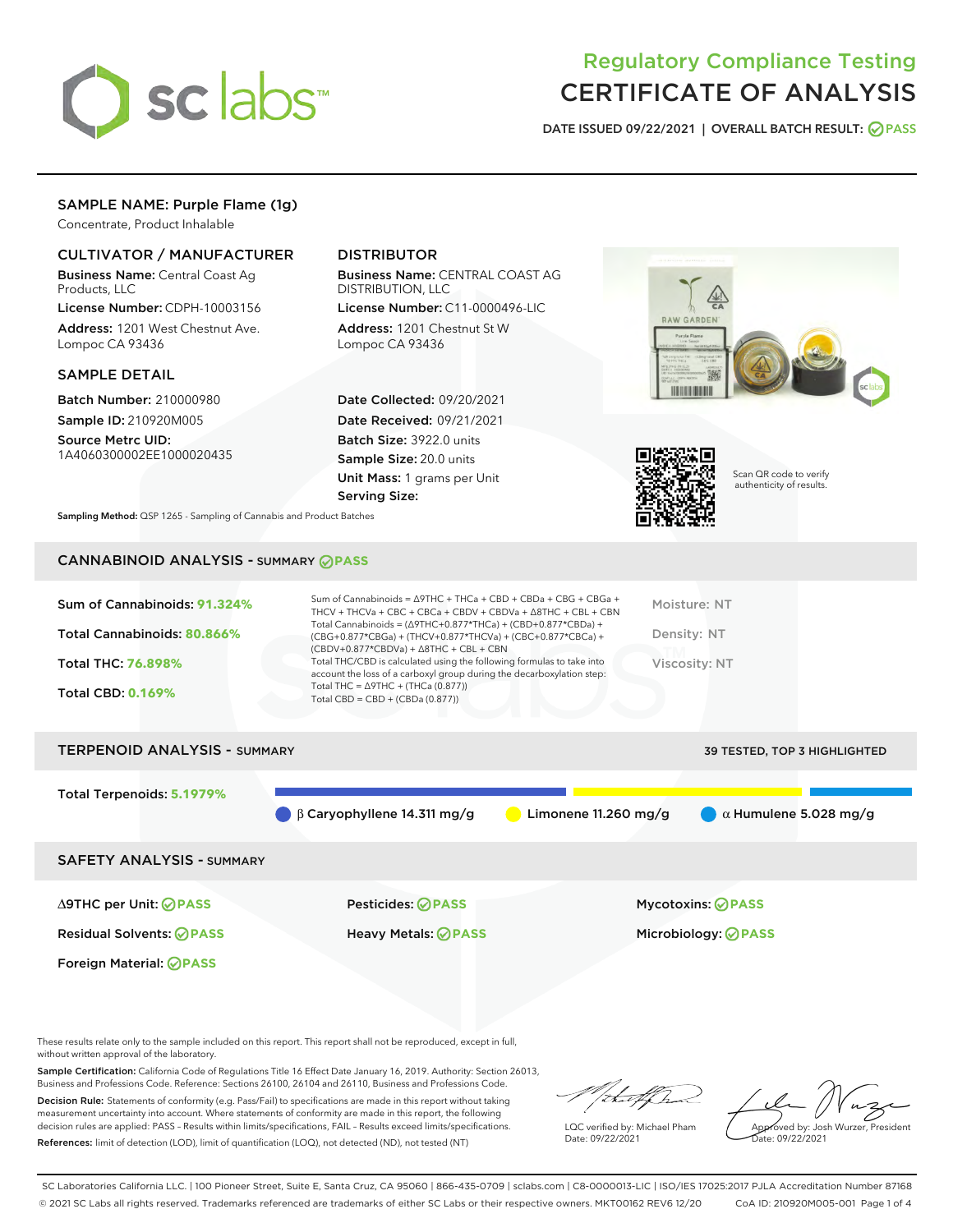



PURPLE FLAME (1G) | DATE ISSUED 09/22/2021 | OVERALL BATCH RESULT: ○ PASS

# CANNABINOID TEST RESULTS - 09/21/2021 2 PASS

Tested by high-performance liquid chromatography with diode-array detection (HPLC-DAD). **Method:** QSP 1157 - Analysis of Cannabinoids by HPLC-DAD

TOTAL CANNABINOIDS: **80.866%** Total Cannabinoids (Total THC) + (Total CBD) +

(Total CBG) + (Total THCV) + (Total CBC) + (Total CBDV) + ∆8THC + CBL + CBN

TOTAL THC: **76.898%** Total THC (∆9THC+0.877\*THCa)

TOTAL CBD: **0.169%**

Total CBD (CBD+0.877\*CBDa)

TOTAL CBG: 2.34% Total CBG (CBG+0.877\*CBGa)

TOTAL THCV: 0.367% Total THCV (THCV+0.877\*THCVa)

TOTAL CBC: 1.092% Total CBC (CBC+0.877\*CBCa)

TOTAL CBDV: ND Total CBDV (CBDV+0.877\*CBDVa)

| <b>COMPOUND</b>  | LOD/LOQ<br>(mg/g)          | <b>MEASUREMENT</b><br><b>UNCERTAINTY</b><br>(mg/g) | <b>RESULT</b><br>(mg/g) | <b>RESULT</b><br>(%) |
|------------------|----------------------------|----------------------------------------------------|-------------------------|----------------------|
| <b>THCa</b>      | 0.05 / 0.14                | ±20.839                                            | 810.84                  | 81.084               |
| <b>A9THC</b>     | 0.06 / 0.26                | ±1.991                                             | 57.87                   | 5.787                |
| <b>CBGa</b>      | 0.1 / 0.2                  | ±1.17                                              | 22.4                    | 2.24                 |
| <b>CBCa</b>      | 0.07/0.28                  | ±0.531                                             | 10.86                   | 1.086                |
| <b>THCVa</b>     | 0.07/0.20                  | ±0.199                                             | 4.18                    | 0.418                |
| <b>CBG</b>       | 0.06/0.19                  | ±0.148                                             | 3.76                    | 0.376                |
| <b>CBDa</b>      | 0.02/0.19                  | ±0.056                                             | 1.93                    | 0.193                |
| <b>CBC</b>       | 0.2 / 0.5                  | ±0.04                                              | 1.4                     | 0.14                 |
| <b>CBN</b>       | 0.1/0.3                    | N/A                                                | $<$ LOQ                 | $<$ LOQ              |
| $\triangle$ 8THC | 0.1/0.4                    | N/A                                                | <b>ND</b>               | <b>ND</b>            |
| <b>THCV</b>      | 0.1/0.2                    | N/A                                                | <b>ND</b>               | <b>ND</b>            |
| <b>CBD</b>       | 0.07/0.29                  | N/A                                                | <b>ND</b>               | <b>ND</b>            |
| <b>CBDV</b>      | 0.04 / 0.15                | N/A                                                | <b>ND</b>               | <b>ND</b>            |
| <b>CBDVa</b>     | 0.03/0.53                  | N/A                                                | <b>ND</b>               | <b>ND</b>            |
| <b>CBL</b>       | 0.06 / 0.24                | N/A                                                | <b>ND</b>               | <b>ND</b>            |
|                  | <b>SUM OF CANNABINOIDS</b> |                                                    | 913.24 mg/g             | 91.324%              |

#### **UNIT MASS: 1 grams per Unit**

| ∆9THC per Unit                        | 1120 per-package limit     | 57.87 mg/unit<br><b>PASS</b> |
|---------------------------------------|----------------------------|------------------------------|
| <b>Total THC per Unit</b>             |                            | 768.98 mg/unit               |
| <b>CBD per Unit</b>                   |                            | <b>ND</b>                    |
| <b>Total CBD per Unit</b>             |                            | $1.69$ mg/unit               |
| Sum of Cannabinoids<br>per Unit       |                            | 913.24 mg/unit               |
| <b>Total Cannabinoids</b><br>per Unit |                            | 808.66 mg/unit               |
| <b>MOISTURE TEST RESULT</b>           | <b>DENSITY TEST RESULT</b> | <b>VISCOSITY TEST RESULT</b> |

Not Tested

Not Tested

Not Tested

# TERPENOID TEST RESULTS - 09/22/2021

Terpene analysis utilizing gas chromatography-flame ionization detection (GC-FID). **Method:** QSP 1192 - Analysis of Terpenoids by GC-FID

| <b>COMPOUND</b>          | LOD/LOQ<br>(mg/g) | <b>MEASUREMENT</b><br><b>UNCERTAINTY</b><br>(mg/g) | <b>RESULT</b><br>(mg/g)                         | <b>RESULT</b><br>$(\%)$ |
|--------------------------|-------------------|----------------------------------------------------|-------------------------------------------------|-------------------------|
| $\beta$ Caryophyllene    | 0.004 / 0.012     | ±0.5095                                            | 14.311                                          | 1.4311                  |
| Limonene                 | 0.005 / 0.016     | ±0.1610                                            | 11.260                                          | 1.1260                  |
| $\alpha$ Humulene        | 0.009 / 0.029     | ±0.1614                                            | 5.028                                           | 0.5028                  |
| Linalool                 | 0.009 / 0.032     | ±0.1182                                            | 3.111                                           | 0.3111                  |
| <b>Terpineol</b>         | 0.016 / 0.055     | ±0.1735                                            | 2.825                                           | 0.2825                  |
| Fenchol                  | 0.010 / 0.034     | ±0.1060                                            | 2.738                                           | 0.2738                  |
| <b>Myrcene</b>           | 0.008 / 0.025     | ±0.0315                                            | 2.443                                           | 0.2443                  |
| $\alpha$ Bisabolol       | 0.008 / 0.026     | ±0.1027                                            | 1.924                                           | 0.1924                  |
| $trans-\beta$ -Farnesene | 0.008 / 0.025     | ±0.0621                                            | 1.749                                           | 0.1749                  |
| Valencene                | 0.009 / 0.030     | ±0.0759                                            | 1.101                                           | 0.1101                  |
| $\beta$ Pinene           | 0.004 / 0.014     | ±0.0125                                            | 1.090                                           | 0.1090                  |
| Ocimene                  | 0.011 / 0.038     | ±0.0328                                            | 1.023                                           | 0.1023                  |
| $\alpha$ Pinene          | 0.005 / 0.017     | ±0.0052                                            | 0.604                                           | 0.0604                  |
| <b>Borneol</b>           | 0.005 / 0.016     | ±0.0218                                            | 0.520                                           | 0.0520                  |
| Caryophyllene<br>Oxide   | 0.010 / 0.033     | ±0.0207                                            | 0.450                                           | 0.0450                  |
| Guaiol                   | 0.009 / 0.030     | ±0.0195                                            | 0.413                                           | 0.0413                  |
| Terpinolene              | 0.008 / 0.026     | ±0.0073                                            | 0.355                                           | 0.0355                  |
| Nerolidol                | 0.009 / 0.028     | ±0.0187                                            | 0.297                                           | 0.0297                  |
| Geraniol                 | 0.002 / 0.007     | ±0.0058                                            | 0.132                                           | 0.0132                  |
| Camphene                 | 0.005 / 0.015     | ±0.0015                                            | 0.128                                           | 0.0128                  |
| Citronellol              | 0.003 / 0.010     | ±0.0061                                            | 0.125                                           | 0.0125                  |
| Fenchone                 | 0.009 / 0.028     | ±0.0035                                            | 0.119                                           | 0.0119                  |
| Sabinene Hydrate         | 0.006 / 0.022     | ±0.0037                                            | 0.096                                           | 0.0096                  |
| <b>Geranyl Acetate</b>   | 0.004 / 0.014     | ±0.0015                                            | 0.037                                           | 0.0037                  |
| Nerol                    | 0.003 / 0.011     | ±0.0015                                            | 0.033                                           | 0.0033                  |
| Eucalyptol               | 0.006 / 0.018     | ±0.0008                                            | 0.032                                           | 0.0032                  |
| $\gamma$ Terpinene       | 0.006 / 0.018     | ±0.0004                                            | 0.023                                           | 0.0023                  |
| Isoborneol               | 0.004 / 0.012     | ±0.0005                                            | 0.012                                           | 0.0012                  |
| Sabinene                 | 0.004 / 0.014     | N/A                                                | <loq< th=""><th><loq< th=""></loq<></th></loq<> | <loq< th=""></loq<>     |
| $\alpha$ Phellandrene    | 0.006 / 0.020     | N/A                                                | $<$ l OO                                        | <loq< th=""></loq<>     |
| $\alpha$ Terpinene       | 0.005 / 0.017     | N/A                                                | $<$ LOQ                                         | <loq< th=""></loq<>     |
| 3 Carene                 | 0.005 / 0.018     | N/A                                                | ND                                              | ND                      |
| p-Cymene                 | 0.005 / 0.016     | N/A                                                | ND                                              | <b>ND</b>               |
| (-)-Isopulegol           | 0.005 / 0.016     | N/A                                                | ND                                              | ND                      |
| Camphor                  | 0.006 / 0.019     | N/A                                                | ND                                              | ND                      |
| Menthol                  | 0.008 / 0.025     | N/A                                                | ND                                              | ND                      |
| $R-(+)$ -Pulegone        | 0.003 / 0.011     | N/A                                                | ND                                              | ND                      |
| $\alpha$ Cedrene         | 0.005 / 0.016     | N/A                                                | ND                                              | ND                      |
| Cedrol                   | 0.008 / 0.027     | N/A                                                | ND                                              | ND                      |
| <b>TOTAL TERPENOIDS</b>  |                   |                                                    | 51.979 mg/g                                     | 5.1979%                 |

SC Laboratories California LLC. | 100 Pioneer Street, Suite E, Santa Cruz, CA 95060 | 866-435-0709 | sclabs.com | C8-0000013-LIC | ISO/IES 17025:2017 PJLA Accreditation Number 87168 © 2021 SC Labs all rights reserved. Trademarks referenced are trademarks of either SC Labs or their respective owners. MKT00162 REV6 12/20 CoA ID: 210920M005-001 Page 2 of 4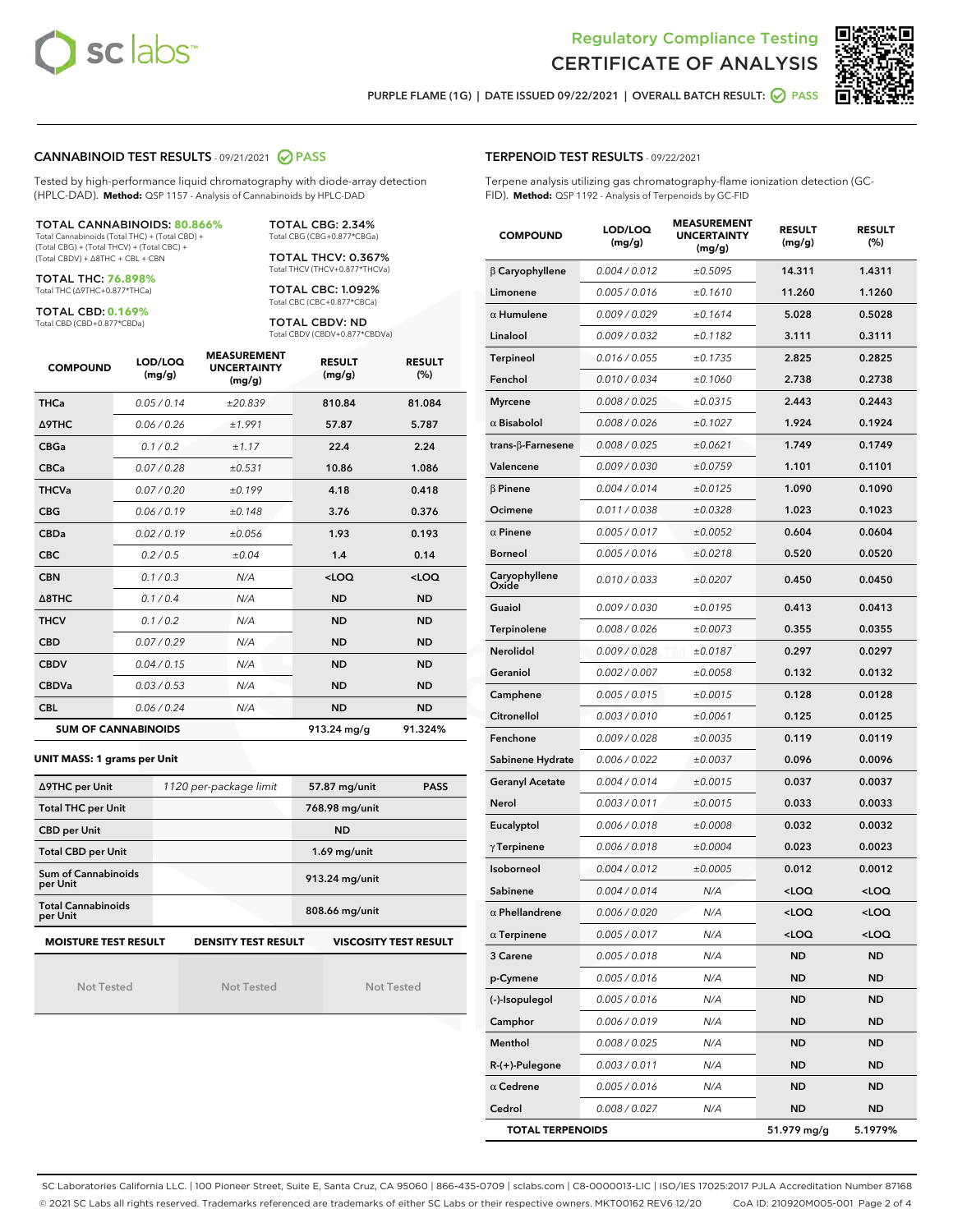



PURPLE FLAME (1G) | DATE ISSUED 09/22/2021 | OVERALL BATCH RESULT:  $\bigcirc$  PASS

# CATEGORY 1 PESTICIDE TEST RESULTS - 09/22/2021 2 PASS

Pesticide and plant growth regulator analysis utilizing high-performance liquid chromatography-mass spectrometry (HPLC-MS) or gas chromatography-mass spectrometry (GC-MS). \*GC-MS utilized where indicated. **Method:** QSP 1212 - Analysis of Pesticides and Mycotoxins by LC-MS or QSP 1213 - Analysis of Pesticides by GC-MS

| <b>Aldicarb</b><br>0.03 / 0.08<br><b>ND</b><br>$\ge$ LOD<br>N/A<br><b>PASS</b><br>Carbofuran<br>0.02/0.05<br>$\ge$ LOD<br>N/A<br><b>ND</b><br><b>PASS</b><br>Chlordane*<br>0.03 / 0.08<br><b>ND</b><br>$>$ LOD<br>N/A<br><b>PASS</b><br>0.03/0.10<br><b>ND</b><br><b>PASS</b><br>Chlorfenapyr*<br>$\ge$ LOD<br>N/A<br>0.02 / 0.06<br>N/A<br><b>ND</b><br><b>PASS</b><br>Chlorpyrifos<br>$\ge$ LOD<br>0.02 / 0.07<br>N/A<br><b>ND</b><br><b>PASS</b><br>Coumaphos<br>$>$ LOD<br>Daminozide<br>0.02 / 0.07<br>$\ge$ LOD<br>N/A<br><b>ND</b><br><b>PASS</b><br><b>DDVP</b><br>0.03/0.09<br>$\ge$ LOD<br>N/A<br><b>ND</b><br><b>PASS</b><br>(Dichlorvos)<br>Dimethoate<br><b>ND</b><br><b>PASS</b><br>0.03/0.08<br>$>$ LOD<br>N/A<br>Ethoprop(hos)<br>0.03/0.10<br>$\ge$ LOD<br>N/A<br><b>ND</b><br><b>PASS</b><br>0.02/0.06<br>$\ge$ LOD<br>N/A<br><b>ND</b><br><b>PASS</b><br>Etofenprox<br>Fenoxycarb<br>0.03/0.08<br>$>$ LOD<br>N/A<br><b>ND</b><br><b>PASS</b><br>0.03/0.08<br><b>ND</b><br><b>PASS</b><br>Fipronil<br>$\ge$ LOD<br>N/A<br>Imazalil<br>0.02 / 0.06<br>$>$ LOD<br>N/A<br><b>ND</b><br><b>PASS</b><br>0.02 / 0.07<br>Methiocarb<br>N/A<br><b>ND</b><br>$>$ LOD<br><b>PASS</b><br>Methyl<br>0.03/0.10<br>$\ge$ LOD<br>N/A<br><b>ND</b><br><b>PASS</b><br>parathion<br>0.03/0.09<br>$\ge$ LOD<br>N/A<br><b>ND</b><br><b>PASS</b><br><b>Mevinphos</b><br>Paclobutrazol<br>0.02 / 0.05<br>$\ge$ LOD<br>N/A<br><b>ND</b><br><b>PASS</b><br>0.03/0.09<br>N/A<br>$\ge$ LOD<br><b>ND</b><br><b>PASS</b><br>Propoxur<br>0.03/0.08<br><b>ND</b><br><b>PASS</b><br>Spiroxamine<br>$\ge$ LOD<br>N/A<br><b>PASS</b><br>Thiacloprid<br>0.03/0.10<br>$\ge$ LOD<br>N/A<br><b>ND</b> | <b>COMPOUND</b> | LOD/LOQ<br>$(\mu g/g)$ | <b>ACTION</b><br>LIMIT<br>$(\mu g/g)$ | <b>MEASUREMENT</b><br><b>UNCERTAINTY</b><br>$(\mu g/g)$ | <b>RESULT</b><br>$(\mu g/g)$ | <b>RESULT</b> |
|------------------------------------------------------------------------------------------------------------------------------------------------------------------------------------------------------------------------------------------------------------------------------------------------------------------------------------------------------------------------------------------------------------------------------------------------------------------------------------------------------------------------------------------------------------------------------------------------------------------------------------------------------------------------------------------------------------------------------------------------------------------------------------------------------------------------------------------------------------------------------------------------------------------------------------------------------------------------------------------------------------------------------------------------------------------------------------------------------------------------------------------------------------------------------------------------------------------------------------------------------------------------------------------------------------------------------------------------------------------------------------------------------------------------------------------------------------------------------------------------------------------------------------------------------------------------------------------------------------------------------------------------------------------------------------|-----------------|------------------------|---------------------------------------|---------------------------------------------------------|------------------------------|---------------|
|                                                                                                                                                                                                                                                                                                                                                                                                                                                                                                                                                                                                                                                                                                                                                                                                                                                                                                                                                                                                                                                                                                                                                                                                                                                                                                                                                                                                                                                                                                                                                                                                                                                                                    |                 |                        |                                       |                                                         |                              |               |
|                                                                                                                                                                                                                                                                                                                                                                                                                                                                                                                                                                                                                                                                                                                                                                                                                                                                                                                                                                                                                                                                                                                                                                                                                                                                                                                                                                                                                                                                                                                                                                                                                                                                                    |                 |                        |                                       |                                                         |                              |               |
|                                                                                                                                                                                                                                                                                                                                                                                                                                                                                                                                                                                                                                                                                                                                                                                                                                                                                                                                                                                                                                                                                                                                                                                                                                                                                                                                                                                                                                                                                                                                                                                                                                                                                    |                 |                        |                                       |                                                         |                              |               |
|                                                                                                                                                                                                                                                                                                                                                                                                                                                                                                                                                                                                                                                                                                                                                                                                                                                                                                                                                                                                                                                                                                                                                                                                                                                                                                                                                                                                                                                                                                                                                                                                                                                                                    |                 |                        |                                       |                                                         |                              |               |
|                                                                                                                                                                                                                                                                                                                                                                                                                                                                                                                                                                                                                                                                                                                                                                                                                                                                                                                                                                                                                                                                                                                                                                                                                                                                                                                                                                                                                                                                                                                                                                                                                                                                                    |                 |                        |                                       |                                                         |                              |               |
|                                                                                                                                                                                                                                                                                                                                                                                                                                                                                                                                                                                                                                                                                                                                                                                                                                                                                                                                                                                                                                                                                                                                                                                                                                                                                                                                                                                                                                                                                                                                                                                                                                                                                    |                 |                        |                                       |                                                         |                              |               |
|                                                                                                                                                                                                                                                                                                                                                                                                                                                                                                                                                                                                                                                                                                                                                                                                                                                                                                                                                                                                                                                                                                                                                                                                                                                                                                                                                                                                                                                                                                                                                                                                                                                                                    |                 |                        |                                       |                                                         |                              |               |
|                                                                                                                                                                                                                                                                                                                                                                                                                                                                                                                                                                                                                                                                                                                                                                                                                                                                                                                                                                                                                                                                                                                                                                                                                                                                                                                                                                                                                                                                                                                                                                                                                                                                                    |                 |                        |                                       |                                                         |                              |               |
|                                                                                                                                                                                                                                                                                                                                                                                                                                                                                                                                                                                                                                                                                                                                                                                                                                                                                                                                                                                                                                                                                                                                                                                                                                                                                                                                                                                                                                                                                                                                                                                                                                                                                    |                 |                        |                                       |                                                         |                              |               |
|                                                                                                                                                                                                                                                                                                                                                                                                                                                                                                                                                                                                                                                                                                                                                                                                                                                                                                                                                                                                                                                                                                                                                                                                                                                                                                                                                                                                                                                                                                                                                                                                                                                                                    |                 |                        |                                       |                                                         |                              |               |
|                                                                                                                                                                                                                                                                                                                                                                                                                                                                                                                                                                                                                                                                                                                                                                                                                                                                                                                                                                                                                                                                                                                                                                                                                                                                                                                                                                                                                                                                                                                                                                                                                                                                                    |                 |                        |                                       |                                                         |                              |               |
|                                                                                                                                                                                                                                                                                                                                                                                                                                                                                                                                                                                                                                                                                                                                                                                                                                                                                                                                                                                                                                                                                                                                                                                                                                                                                                                                                                                                                                                                                                                                                                                                                                                                                    |                 |                        |                                       |                                                         |                              |               |
|                                                                                                                                                                                                                                                                                                                                                                                                                                                                                                                                                                                                                                                                                                                                                                                                                                                                                                                                                                                                                                                                                                                                                                                                                                                                                                                                                                                                                                                                                                                                                                                                                                                                                    |                 |                        |                                       |                                                         |                              |               |
|                                                                                                                                                                                                                                                                                                                                                                                                                                                                                                                                                                                                                                                                                                                                                                                                                                                                                                                                                                                                                                                                                                                                                                                                                                                                                                                                                                                                                                                                                                                                                                                                                                                                                    |                 |                        |                                       |                                                         |                              |               |
|                                                                                                                                                                                                                                                                                                                                                                                                                                                                                                                                                                                                                                                                                                                                                                                                                                                                                                                                                                                                                                                                                                                                                                                                                                                                                                                                                                                                                                                                                                                                                                                                                                                                                    |                 |                        |                                       |                                                         |                              |               |
|                                                                                                                                                                                                                                                                                                                                                                                                                                                                                                                                                                                                                                                                                                                                                                                                                                                                                                                                                                                                                                                                                                                                                                                                                                                                                                                                                                                                                                                                                                                                                                                                                                                                                    |                 |                        |                                       |                                                         |                              |               |
|                                                                                                                                                                                                                                                                                                                                                                                                                                                                                                                                                                                                                                                                                                                                                                                                                                                                                                                                                                                                                                                                                                                                                                                                                                                                                                                                                                                                                                                                                                                                                                                                                                                                                    |                 |                        |                                       |                                                         |                              |               |
|                                                                                                                                                                                                                                                                                                                                                                                                                                                                                                                                                                                                                                                                                                                                                                                                                                                                                                                                                                                                                                                                                                                                                                                                                                                                                                                                                                                                                                                                                                                                                                                                                                                                                    |                 |                        |                                       |                                                         |                              |               |
|                                                                                                                                                                                                                                                                                                                                                                                                                                                                                                                                                                                                                                                                                                                                                                                                                                                                                                                                                                                                                                                                                                                                                                                                                                                                                                                                                                                                                                                                                                                                                                                                                                                                                    |                 |                        |                                       |                                                         |                              |               |
|                                                                                                                                                                                                                                                                                                                                                                                                                                                                                                                                                                                                                                                                                                                                                                                                                                                                                                                                                                                                                                                                                                                                                                                                                                                                                                                                                                                                                                                                                                                                                                                                                                                                                    |                 |                        |                                       |                                                         |                              |               |
|                                                                                                                                                                                                                                                                                                                                                                                                                                                                                                                                                                                                                                                                                                                                                                                                                                                                                                                                                                                                                                                                                                                                                                                                                                                                                                                                                                                                                                                                                                                                                                                                                                                                                    |                 |                        |                                       |                                                         |                              |               |

#### CATEGORY 2 PESTICIDE TEST RESULTS - 09/22/2021 @ PASS

| <b>COMPOUND</b>          | LOD/LOO<br>$(\mu g/g)$ | <b>ACTION</b><br>LIMIT<br>$(\mu g/g)$ | <b>MEASUREMENT</b><br><b>UNCERTAINTY</b><br>$(\mu g/g)$ | <b>RESULT</b><br>$(\mu g/g)$ | <b>RESULT</b> |
|--------------------------|------------------------|---------------------------------------|---------------------------------------------------------|------------------------------|---------------|
| Abamectin                | 0.03/0.10              | 0.1                                   | N/A                                                     | <b>ND</b>                    | <b>PASS</b>   |
| Acephate                 | 0.02/0.07              | 0.1                                   | N/A                                                     | <b>ND</b>                    | <b>PASS</b>   |
| Acequinocyl              | 0.02/0.07              | 0.1                                   | N/A                                                     | <b>ND</b>                    | <b>PASS</b>   |
| Acetamiprid              | 0.02/0.05              | 0.1                                   | N/A                                                     | <b>ND</b>                    | <b>PASS</b>   |
| Azoxystrobin             | 0.02/0.07              | 0.1                                   | N/A                                                     | <b>ND</b>                    | <b>PASS</b>   |
| <b>Bifenazate</b>        | 0.01 / 0.04            | 0.1                                   | N/A                                                     | <b>ND</b>                    | <b>PASS</b>   |
| <b>Bifenthrin</b>        | 0.02/0.05              | 3                                     | N/A                                                     | <b>ND</b>                    | <b>PASS</b>   |
| <b>Boscalid</b>          | 0.03/0.09              | 0.1                                   | N/A                                                     | <b>ND</b>                    | <b>PASS</b>   |
| Captan                   | 0.19/0.57              | 0.7                                   | N/A                                                     | <b>ND</b>                    | <b>PASS</b>   |
| Carbaryl                 | 0.02/0.06              | 0.5                                   | N/A                                                     | <b>ND</b>                    | <b>PASS</b>   |
| Chlorantranilip-<br>role | 0.04/0.12              | 10                                    | N/A                                                     | <b>ND</b>                    | <b>PASS</b>   |
| Clofentezine             | 0.03/0.09              | 0.1                                   | N/A                                                     | <b>ND</b>                    | <b>PASS</b>   |

| <b>CATEGORY 2 PESTICIDE TEST RESULTS</b> - 09/22/2021 continued |  |
|-----------------------------------------------------------------|--|
|-----------------------------------------------------------------|--|

| <b>COMPOUND</b>               | LOD/LOQ<br>(µg/g) | <b>ACTION</b><br>LIMIT<br>(µg/g) | <b>MEASUREMENT</b><br><b>UNCERTAINTY</b><br>$(\mu g/g)$ | <b>RESULT</b><br>(µg/g) | <b>RESULT</b> |
|-------------------------------|-------------------|----------------------------------|---------------------------------------------------------|-------------------------|---------------|
| Cyfluthrin                    | 0.12 / 0.38       | $\overline{c}$                   | N/A                                                     | <b>ND</b>               | <b>PASS</b>   |
| Cypermethrin                  | 0.11/0.32         | 1                                | N/A                                                     | <b>ND</b>               | <b>PASS</b>   |
| <b>Diazinon</b>               | 0.02 / 0.05       | 0.1                              | N/A                                                     | <b>ND</b>               | <b>PASS</b>   |
| Dimethomorph                  | 0.03 / 0.09       | 2                                | N/A                                                     | ND                      | <b>PASS</b>   |
| Etoxazole                     | 0.02 / 0.06       | 0.1                              | N/A                                                     | ND                      | <b>PASS</b>   |
| Fenhexamid                    | 0.03 / 0.09       | 0.1                              | N/A                                                     | <b>ND</b>               | <b>PASS</b>   |
| Fenpyroximate                 | 0.02 / 0.06       | 0.1                              | N/A                                                     | <b>ND</b>               | <b>PASS</b>   |
| Flonicamid                    | 0.03/0.10         | 0.1                              | N/A                                                     | <b>ND</b>               | <b>PASS</b>   |
| Fludioxonil                   | 0.03/0.10         | 0.1                              | N/A                                                     | <b>ND</b>               | <b>PASS</b>   |
| Hexythiazox                   | 0.02 / 0.07       | 0.1                              | N/A                                                     | <b>ND</b>               | <b>PASS</b>   |
| Imidacloprid                  | 0.04 / 0.11       | 5                                | N/A                                                     | <b>ND</b>               | <b>PASS</b>   |
| Kresoxim-methyl               | 0.02 / 0.07       | 0.1                              | N/A                                                     | ND                      | <b>PASS</b>   |
| <b>Malathion</b>              | 0.03 / 0.09       | 0.5                              | N/A                                                     | <b>ND</b>               | <b>PASS</b>   |
| Metalaxyl                     | 0.02 / 0.07       | $\overline{c}$                   | N/A                                                     | ND                      | <b>PASS</b>   |
| Methomyl                      | 0.03 / 0.10       | 1                                | N/A                                                     | <b>ND</b>               | <b>PASS</b>   |
| Myclobutanil                  | 0.03 / 0.09       | 0.1                              | N/A                                                     | <b>ND</b>               | <b>PASS</b>   |
| Naled                         | 0.02 / 0.07       | 0.1                              | N/A                                                     | <b>ND</b>               | <b>PASS</b>   |
| Oxamyl                        | 0.04 / 0.11       | 0.5                              | N/A                                                     | ND                      | <b>PASS</b>   |
| Pentachloronitro-<br>benzene* | 0.03 / 0.09       | 0.1                              | N/A                                                     | ND                      | <b>PASS</b>   |
| Permethrin                    | 0.04 / 0.12       | 0.5                              | N/A                                                     | <b>ND</b>               | <b>PASS</b>   |
| Phosmet                       | 0.03 / 0.10       | 0.1                              | N/A                                                     | <b>ND</b>               | <b>PASS</b>   |
| Piperonylbu-<br>toxide        | 0.02 / 0.07       | 3                                | N/A                                                     | <b>ND</b>               | <b>PASS</b>   |
| Prallethrin                   | 0.03 / 0.08       | 0.1                              | N/A                                                     | <b>ND</b>               | <b>PASS</b>   |
| Propiconazole                 | 0.02 / 0.07       | 0.1                              | N/A                                                     | <b>ND</b>               | <b>PASS</b>   |
| Pyrethrins                    | 0.04 / 0.12       | 0.5                              | N/A                                                     | <b>ND</b>               | <b>PASS</b>   |
| Pyridaben                     | 0.02 / 0.07       | 0.1                              | N/A                                                     | ND                      | <b>PASS</b>   |
| Spinetoram                    | 0.02 / 0.07       | 0.1                              | N/A                                                     | <b>ND</b>               | <b>PASS</b>   |
| Spinosad                      | 0.02 / 0.07       | 0.1                              | N/A                                                     | <b>ND</b>               | <b>PASS</b>   |
| Spiromesifen                  | 0.02 / 0.05       | 0.1                              | N/A                                                     | ND                      | PASS          |
| Spirotetramat                 | 0.02 / 0.06       | 0.1                              | N/A                                                     | <b>ND</b>               | <b>PASS</b>   |
| Tebuconazole                  | 0.02 / 0.07       | 0.1                              | N/A                                                     | <b>ND</b>               | <b>PASS</b>   |
| Thiamethoxam                  | 0.03 / 0.10       | 5                                | N/A                                                     | ND                      | <b>PASS</b>   |
| Trifloxystrobin               | 0.03 / 0.08       | 0.1                              | N/A                                                     | ND                      | <b>PASS</b>   |

SC Laboratories California LLC. | 100 Pioneer Street, Suite E, Santa Cruz, CA 95060 | 866-435-0709 | sclabs.com | C8-0000013-LIC | ISO/IES 17025:2017 PJLA Accreditation Number 87168 © 2021 SC Labs all rights reserved. Trademarks referenced are trademarks of either SC Labs or their respective owners. MKT00162 REV6 12/20 CoA ID: 210920M005-001 Page 3 of 4